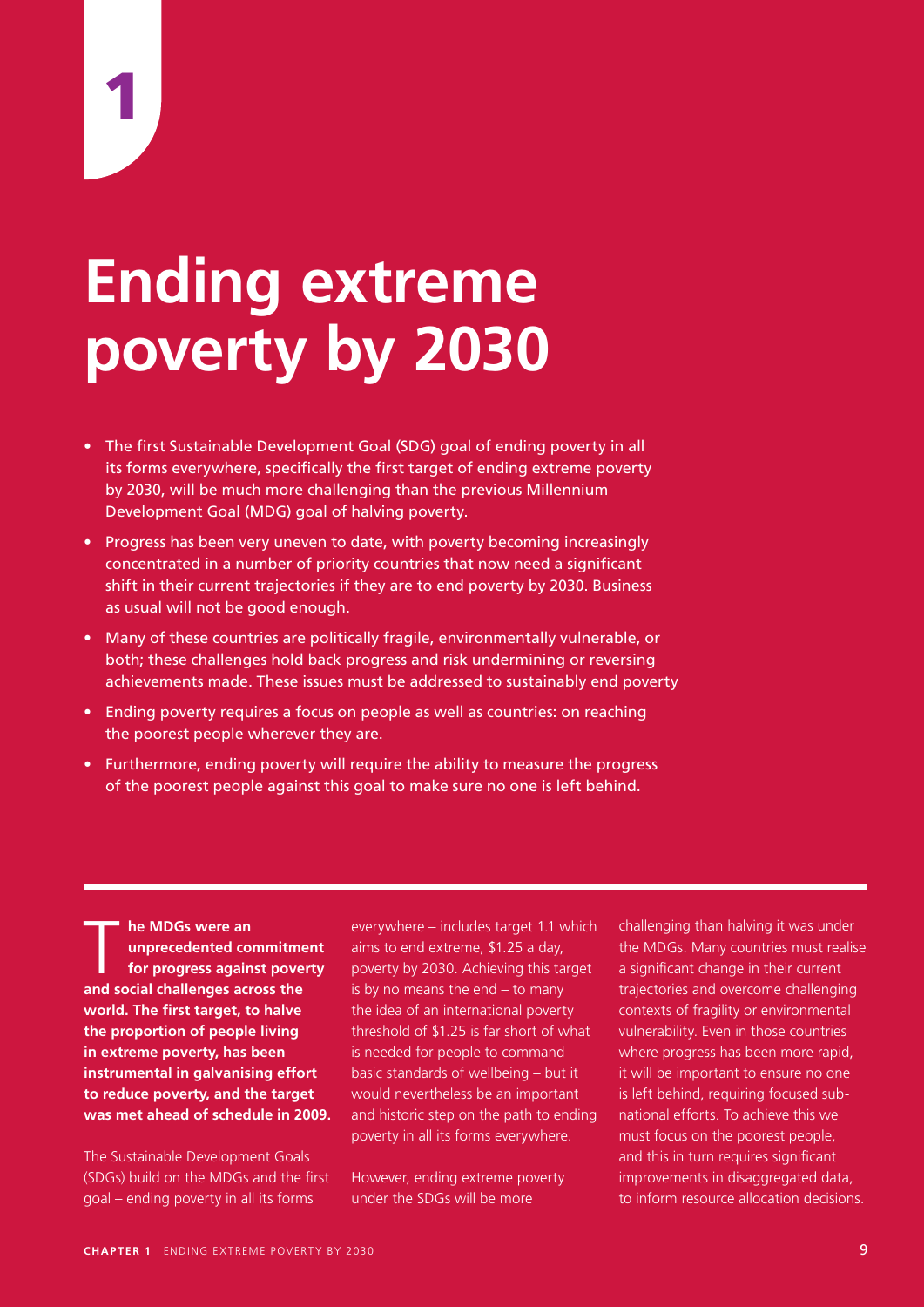# **Ending poverty will be more challenging than halving it**

# **The goal to halve extreme poverty rates was met ahead of target, in 2009**

MDG1a, to halve the proportion of people living in extreme poverty (defined as less than \$1.25 a day) was met ahead of target, in 2009. Projections suggest that the proportion of people living in extreme poverty in developing countries by 2015 will have fallen 69% from 1990 benchmark levels. The absolute number of people living in extreme poverty has also been more than halved, from 1.9 billion in 1990 to an estimated 836 million in 2015,<sup>1</sup> despite growing populations. All regions have met the target to halve extreme poverty rates except sub-Saharan Africa, where the proportion of people living in poverty has fallen 28% whilst absolute numbers have remained roughly unchanged.2

## **Poverty is increasingly concentrated in hard-to-reach contexts**

Much poverty reduction since 2000 has been concentrated in a few countries – just five countries<sup>3</sup> account

### BOX 1.1 **Poverty and the depth of poverty**

Poverty is caused by and manifested through a variety of interrelated and overlapping factors. The measurement of poverty can focus either on deprivation in these areas, for example looking at education or health opportunities or attainment, or on proxy measures such as income which are an important, though not perfect, determinant of access to services and outcomes in these areas. At the international level the primary measure of extreme poverty is defined by income, measuring people who live on less than \$1.25 a day. Discussions around the SDGs have increasingly recognised

## **living belowthe extreme poverty line** FIGURE 1.1

## **Countries where poverty is deepest have made the least progress in reducing poverty, with many in sub-Saharan Africa**

Rate of poverty reduction between 2002 and 2011, based on number of people living below \$1.25/day



*Notes:* Data covers extreme, \$1.25 a day, poverty in 113 developing countries. Countries with populations of less than 1 million people are shown by smaller circles.

*Source:* Development Initiatives based on PovcalNet. See also Chandy *et al*, 2015, The Last Mile in Ending Extreme Poverty.

*Explore further:* depth of poverty (http://bit.ly/1KoFCwd)

for over 85% of the reduction in the number of people living in extreme poverty between 2002 and 2011 (the most recent year for which country-level estimates are available).

To reach the goal of ending poverty, specifically extreme poverty by 2030, a much broader set of countries must reduce poverty rapidly. For many this requires a significant change from their current trajectory.

wider measures and manifestations of poverty, although the \$1.25 a day measure will remain the foundation of the first target of the first goal.<sup>4</sup> Consequently, this report focuses on the extreme poverty, \$1.25 day, measure, while recognising the importance of ending poverty in all its forms.

'Depth of poverty' measures the scale of the challenge that each country faces to end poverty. It is based on an official UN MDG indicator, the poverty gap ratio (Indicator 1.2 under Target 1A of the MDGs), $5$  and measures the

average gap in incomes for people living below the poverty line, spread across the population. It is expressed as a percentage of the \$1.25 a day poverty line, where a higher percentage means greater depth of poverty and a more significant challenge to ending poverty. Thus poverty data can be used to tell us numbers of people living below the \$1.25 threshold and also, at a national level, how far below the line people are. The latter is used in this chapter to gauge the scale of the challenge to end poverty and in Chapters 2 to 4 as the basis for analysis on resource flows and poverty.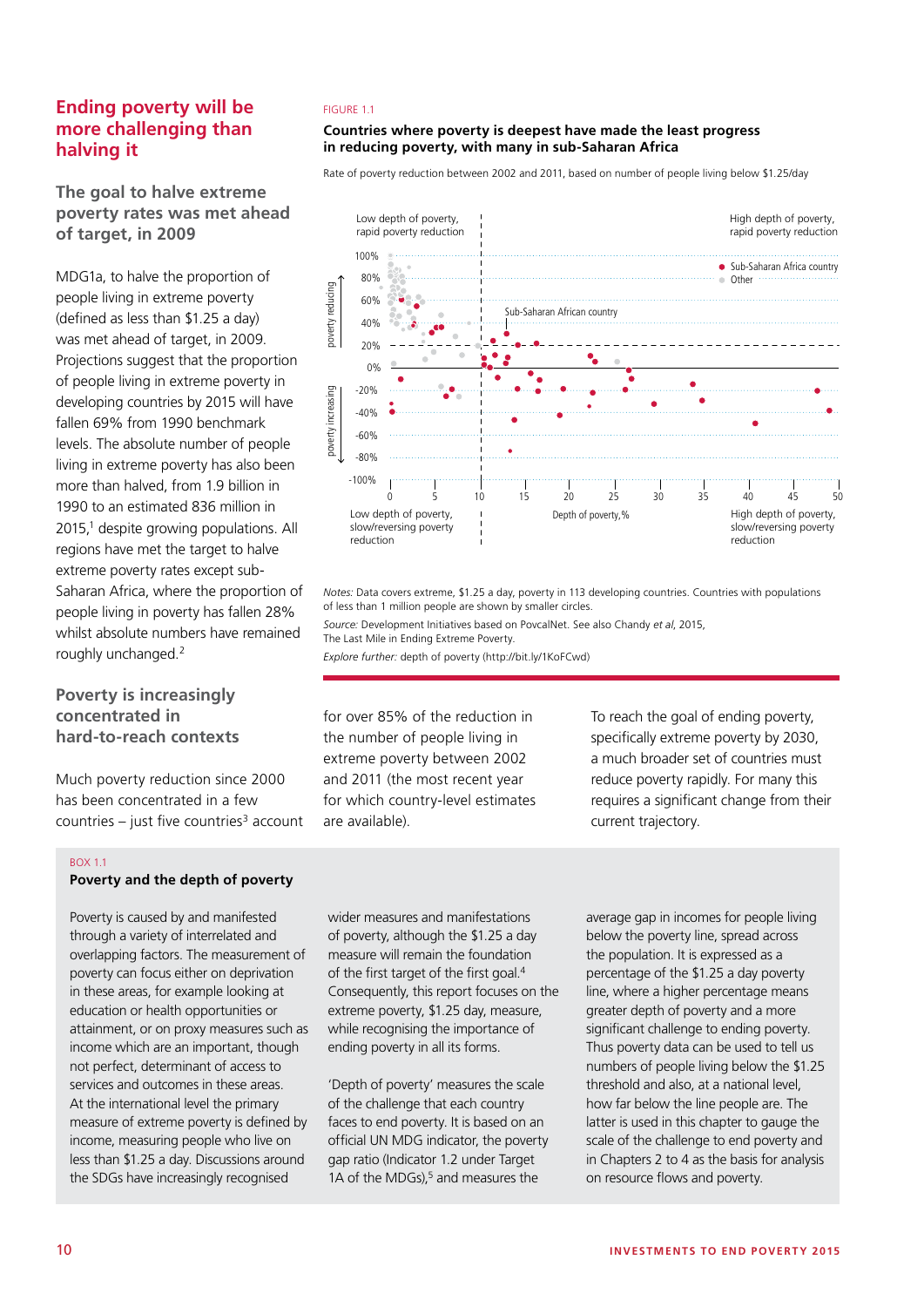More than half of developing countries (70 of 113 countries with data6) reduced the number of people living in extreme poverty by more than 20% between 2002 and 2011 (Figure 1.1). Many of these countries are moving towards ending extreme poverty: in 66 of these 70 countries the depth of poverty is below 10%.7

But in other countries the pace of poverty reduction is slower. In 13 countries the number of people living in extreme poverty fell by less than 20% between 2002 and 2011; in a further 30 the number of people living in extreme poverty actually increased over the period. While some of these countries may have started to reverse this trend $8$  since 2011 there is, at the very least, a need for many countries to significantly increase the pace of poverty reduction.

Sub-Saharan Africa faces the greatest challenge in ending poverty by 2030 (Figures 1.1 and 1.2). It is home to 32 of the 33 countries with the greatest depth of poverty and has seen the slowest progress in reducing poverty. A number of countries require both reversal of current trends and rapid acceleration of progress: the 18 countries in which the absolute number of people living in extreme poverty rose most rapidly over 2002– 2011 are all in the region. On current trends East Asia is set to end extreme poverty before 2030, while South Asia needs to maintain a similar pace to that achieved under the MDGs to do so – a challenging task given the increased effort required to lift those remaining in poverty. But sub-Saharan Africa must rapidly accelerate progress if it is to end extreme poverty by 2030 – from experiencing a small rise in the number of people in extreme poverty during the MDG period, to realising a pace of poverty reduction faster than that achieved by South Asia over the preceding 15 years.

## FIGURE 1.2

## **Sub-Saharan Africa needs the greatest change in trajectory to end extreme poverty**

Average annual reduction in poverty (millions of people moving above the extreme poverty line)



*Notes:* The left hand columns show the number of people lifted out of poverty on average annually in each region between 2002 and 2015; the right hand columns show how many people currently living in poverty must be lifted out of poverty on average each year between 2015 and 2030 if each region is to meet the target of zero extreme poverty in 2030.9

*Source:* Development Initiatives calculations based on PovcalNet and World Bank

#### FIGURE 1.3

**The vast majority of people living in extreme poverty live in countries that are environmentally vulnerable, politically fragile, or both**



*Notes:* circles are scaled by the number of people living in extreme poverty in countries in each group. Fragile states are defined based on the Fragile States Index 2015.11 Environmentally vulnerable countries are defined based on INFORM 2015 mid-year update.<sup>12</sup>

*Source:* Development Initiatives calculations based on World Bank PovcalNet, Fund for Peace and Information for Risk Management

## **Security and environmental** lawe least access to coping mechanisms **issues will become far more** or ability to mitigate the risks. prominent and need to be **addressed to get poverty to zero Security and environmental** have least access to coping mechanisms

As progress continues elsewhere, poverty is increasingly concentrated in countries and communities that face complex and often overlapping challenges. The proportion of people living in extreme poverty in fragile states, for example, has risen from around 20% in 1990<sup>10</sup> to 62% in 2015. Vulnerability to climate or environmental disaster further threatens to undermine or reverse progress in reducing poverty as those in most severe poverty are also the most vulnerable and

or ability to mitigate the risks.

96% of people living in extreme **Power of Source: Development Initiative Contries that are poverty live in countries that are** politically fragile, environmentally vulnerable, or both. While these national-level statistics mask the way that conflict or fragility and environmental risk vary within countries that are nationally labelled as 'fragile' or 'environmentally vulnerable', they nevertheless highlight that extreme poverty is increasingly concentrated in complex and challenging contexts. Efforts will need to be intensified and better focused if poverty targets are to be sustainably met in such contexts.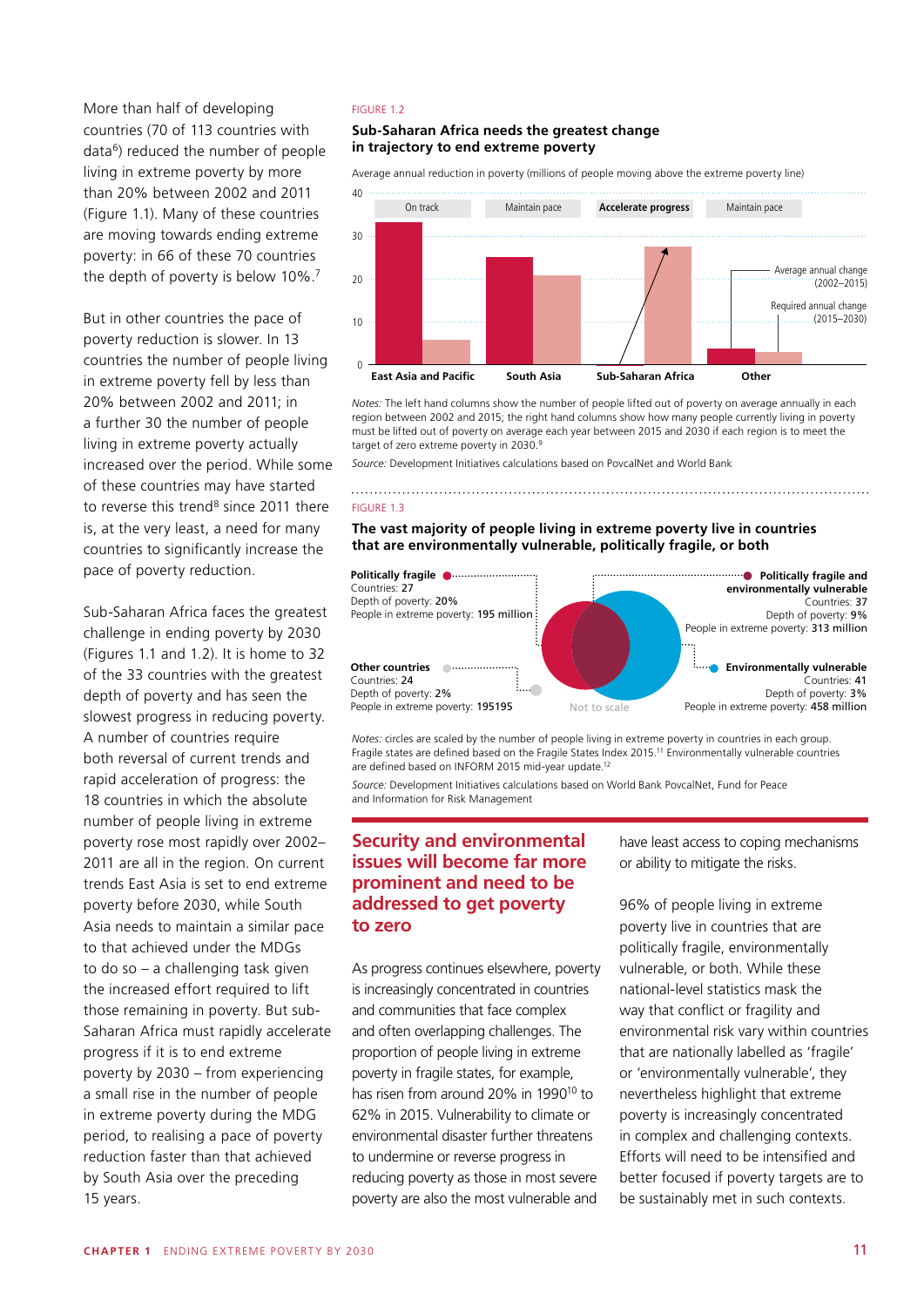# **Ending poverty needs a focus on people as well as countries**

MDG1a focused on halving poverty rates – the number of people living in poverty as a percentage of a given population. Ending poverty, on the other hand, requires lifting every person above the poverty line. While some countries need to make progress as a whole (see above), the goal of ending poverty everywhere takes this further, requiring a move beyond national averages to ensure no one is left behind, wherever they are. This demands a clear understanding of who is living in poverty and where. A key step to achieving this goal will be subnational data on people living in poverty.

As global poverty reduction trends mask differences between countries, national trends often mask considerable differences within them. For example, India and Indonesia are two countries on the path to ending extreme poverty: both have achieved healthy economic growth rates (averaging 6.9% and 5.4% a year over 2000–2015 respectively), have reduced national poverty rapidly and are in the 'low depth, fast poverty reduction' category shown in Figure 1.1. Both countries, however, still have notable populations living in extreme poverty (estimated at 301 million in India and 39 million in Indonesia in 2011).

The rate at which progress in reducing poverty has been achieved, and the sub-national distribution of that progress differs substantially between these countries (Figure 1.3).

The number of people living in poverty in India fell at an average 5.7% per year between 2004/05 and 2011/12 (against national poverty lines), although progress was very uneven within the country. In 10 states and union territories the number of people

# 20 **provincial poverty line, 2004/5−2011/12**  FIGURE 1.4A INDIA

## distributed within the country across different states 15 **Rapid national progress in India has not been equally**

5 Average annual reduction in number of people living below state poverty line, %, 2004/5–2011/12



#### **Average annual reduction in number of people living**  FIGURE 1.4B INDONESIA

**Progress in Indonesia has been more evenly spread across the country** 

Average annual reduction in number of people living below provincial poverty line, %, 2007-2014



Proportion of people living below provincial poverty line, 2014

*Notes:* Both charts show the proportion of people living in poverty (calculated as the reduction in the number of people living in poverty over the period divided by the number at the start of the period) and poverty reduction disaggregated into subnational administrative regions in each country. Indian data is broken down into 35 states and union territories (UTs); Indonesian data is broken down into 33 provinces. In both countries figures combine rural and urban estimates of poverty for each state/UT and province. In both countries the monetary value of poverty lines varies across states/UTs and provinces (though in Indonesia they are based on the money needed for a given level of consumption). This analysis is designed to illustrate the general point about sub-national disparities, rather than give a precise analysis of the specific contexts within India and Indonesia.

*Sources:* Reserve Bank of India, Handbook of Statistics on Indian Economy; Statistics Indonesia, Social and Population statistics. Data accessed online August 2015.

*Explore further:* India country profile (devinit.org/#!/country/india?tab=1), Indonesia country profile (http://devinit.org/#!/country/indonesia?tab=1)

in poverty fell by more than 10% a year.<sup>13</sup> though in three of four states with the largest numbers of people living in poverty, it reduced at less than half that rate.<sup>14</sup> The number of people living in poverty actually rose in eight smaller states and union territories.<sup>15</sup>

In Indonesia poverty reduced at a slower average rate, although the pace was more even across the country. Between 2007 and 2014 the number of people in poverty in Indonesia fell by an average 3.8% a year (measured against the national poverty line).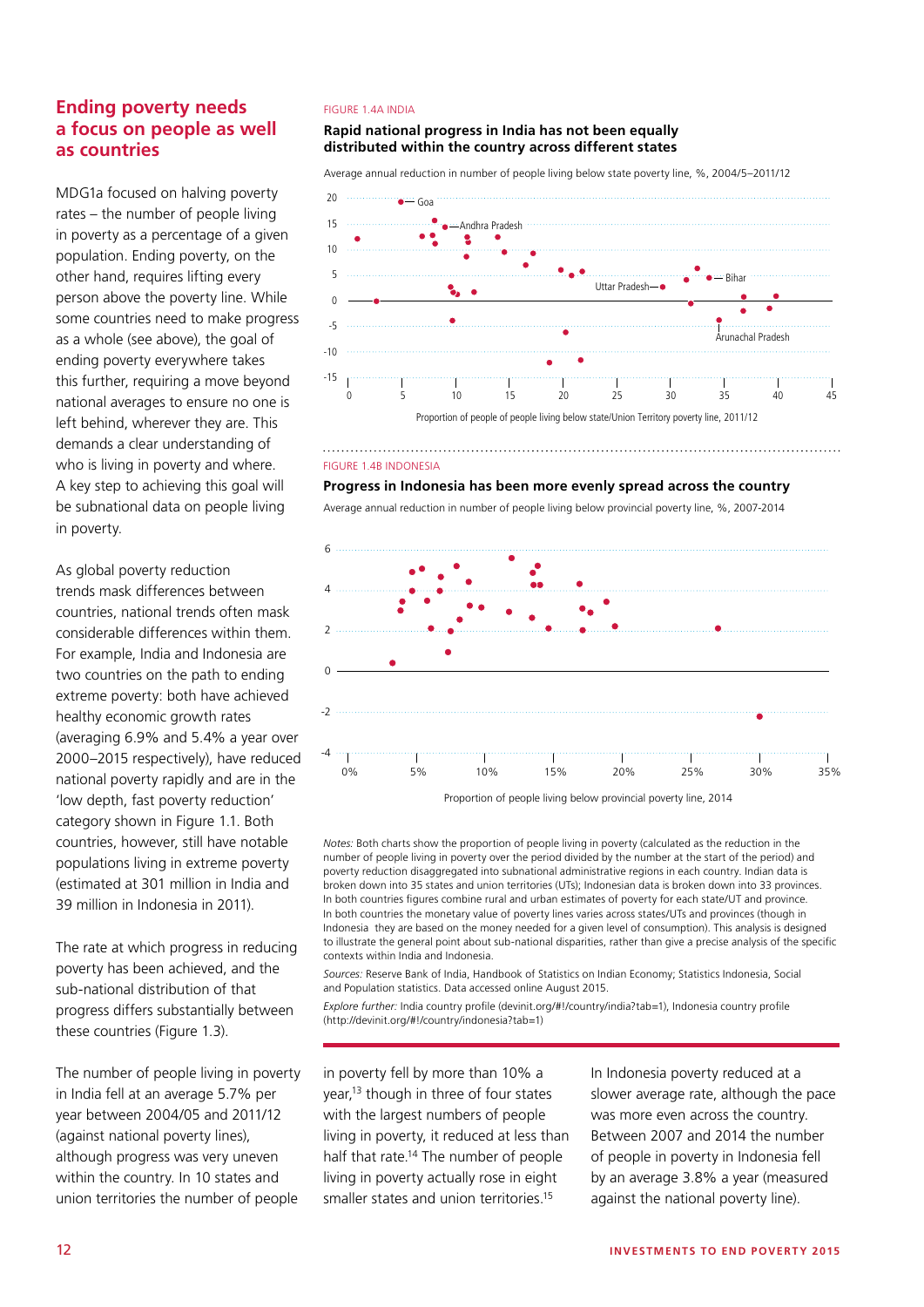Poverty fell between 2% and 5.6% in all except four provinces and the number of people living in poverty only increased in one province.16

Understanding trends within countries is essential for achieving the goal of ending poverty and leaving no one behind. Sub-national data will be vital for focusing efforts to tackle the specific drivers of poverty in different regions, and to inform policy on the effectiveness of different instruments for groups of people in different contexts within countries.

To end poverty everywhere means we must focus on people and measure their progress against the goal of ending poverty.

For example, despite rapid economic growth across many developing countries in aggregate, the benefits of such growth have not been equally shared among the poorest people. Their incomes have grown much less compared to those who already earn more (Figure 1.5). Economic growth is vital but current distributions of growth are not sufficient to end poverty by 2030.17 Since 1998 only 0.6% of the benefits of economic growth worldwide have gone to the poorest 20% of the world's population.18 By continuing to focus on national averages instead of people we will not be able to accurately measure the progress of the poorest people and will, therefore, be in danger of missing this target.

# **Poverty data is insufficient to support the effective targeting of the poorest people**

Good data is the foundation for achieving the end of poverty by 2030. It is essential for understanding the challenge and assessing the impact of efforts to address that challenge. We need good data to accurately identify the most

### FIGURE 1.5

Income per day (2005 PPP\$) Income per day (2005, PPP\$) **The poorest people have seen incomes grow, but less quickly than others**



*Notes:* This figure shows how the estimated daily income of the person living at the 20th percentile, median and 80th percentile changed.

Source: Development Initiatives based on PovcalNet **beach person and 80th percentile changed.** The 20th person and 80th percentile changed. The 20th percentile changed. The 20th percentile changed. The 20th percentile chan

*Explore further:* the distribution of the poorest 20% of people globally (http://bit.ly/1DqWTbu)

vulnerable, marginalised and poorest people and track their progress.

Our understanding of global poverty today is not based on direct knowledge of poor people, where they live and their situation, but on surveys that rely on a long chain of transformations and assumptions to derive estimates of the level, depth and distribution of poverty. Many issues with these data cloud and add doubt to our understanding of who and where the poorest people are.

## **Infrequent and inconsistent surveys**

Countries undertake the underlying surveys on which all international poverty data are based infrequently. meaning that global estimates for a given year draw from surveys from a wide time period. Estimates of global poverty for 2011 drew on surveys from before 2005 for 17 countries.

The surveys themselves are also inconsistent. A key difference is what survey respondents are asked about – most surveys ask about levels of consumption, but some, particularly in Latin America, ask

about income. Income is more difficult to measure accurately and is likely to be underreported.19 Data collection methodology brings up further inconsistencies – whether respondents are asked in an interview to recall transactions (over periods of varying length) from memory or keep a diary of purchases made (which is far more accurate); whether key items such as healthcare or education are included or excluded; who in a household is asked about consumption or expenditure; and whether seasonal variations are considered.

Moreover, 28 developing countries have collected no data that can be used to measure extreme poverty (see also Chapter 5). Many of these countries, such as Myanmar, Somalia, South Sudan and Zimbabwe, are likely to have high poverty rates following years of conflict and instability. When calculating global poverty rates the World Bank applies the regional average poverty rate to countries with no data, which may poorly reflect reality – this means, for example, that North and South Korea are treated as if they have the same poverty rates.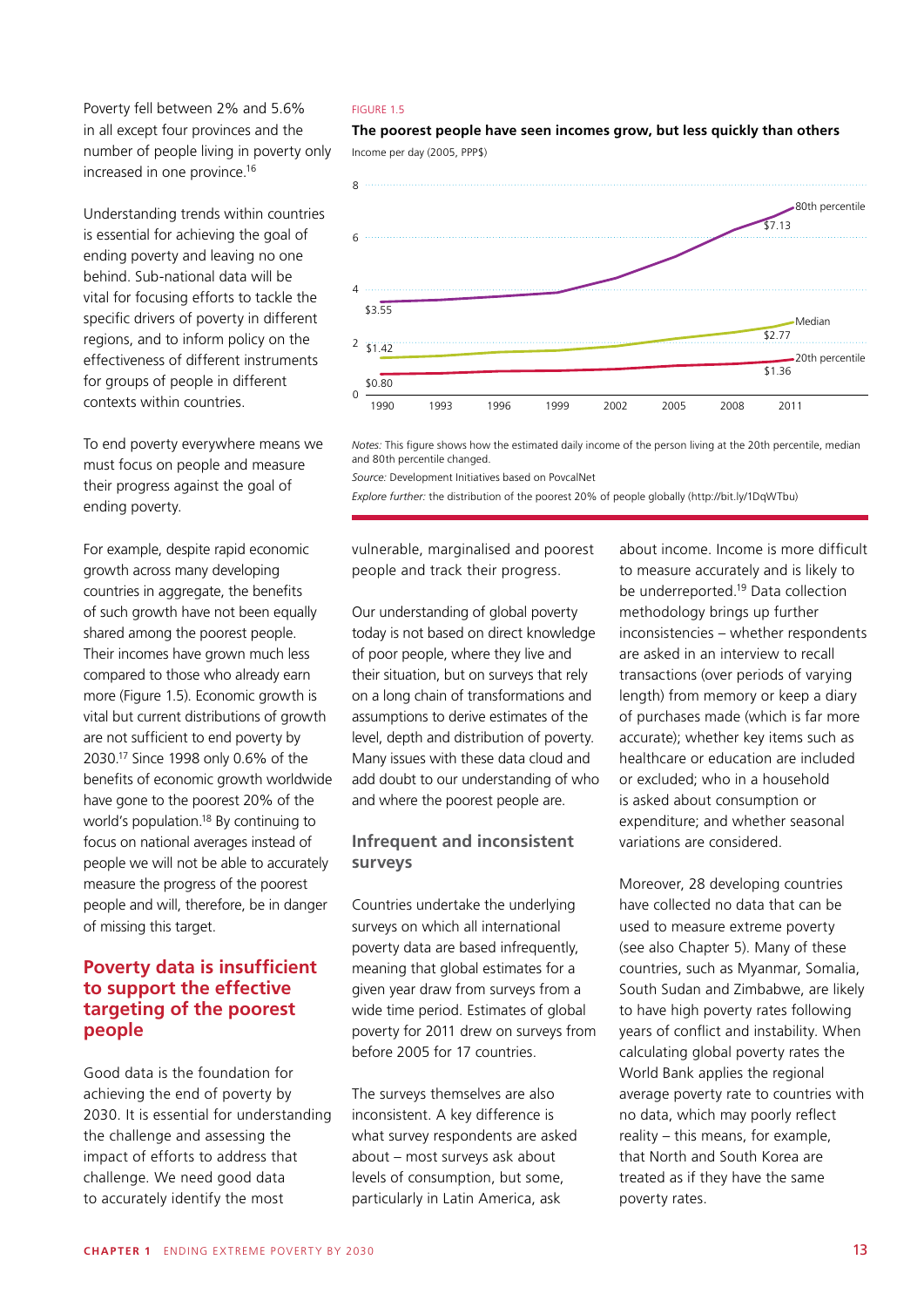# **Adjusting for different prices**

To compare poverty data across countries, prices must be converted into a common price basis known as purchasing power parity (PPP) prices. PPPs are constructed by comparing the cost of a common basket of goods in different countries, but a central challenge is that consumption patterns vary widely and few items are consumed everywhere. Approaches for dealing with these challenges have become more sophisticated over time, having a major impact on our understanding of poverty – previous revisions of PPPs have caused significant shifts in the estimated number and distribution of people living in extreme poverty. At the start of the SDG era, another change is coming: PPPs for 2011 were published in 2014 and the World Bank has launched a commission to advise on the best approach for applying these to poverty data.<sup>20</sup>

## **Modelling**

Different models are used to estimate poverty in different countries. The World Bank is responsible for producing global estimates of poverty and uses econometric models to turn surveys with such issues and gaps into estimates that can be compared across countries.

Understanding how consumption is distributed in each country is a fundamental building block of estimating poverty levels – yet the models used to estimate consumption distribution differ from country to country. Most construct parametric models, though some use a larger array of micro-level data.<sup>21</sup>

When survey data is out of date, further modelling is used and proxy measures are applied to infer likely trends since the last survey was conducted. For most countries the proxy measures estimate total household consumption growth. But in sub-Saharan Africa gross domestic product (GDP) per capita trends are used instead (GDP per capita is known to be a less accurate indicator of consumption trends for the poorest people). These models also assume that growth since the last survey is 'distribution-neutral' – that the underlying consumption distribution is unchanged.

## **Timeliness**

Effective interventions rely on timely, up-to-date information, yet estimates of poverty are out of date. Until recently estimates of global poverty were available only with a considerable timelag. The World Bank has committed to and now started publishing annual estimates of global and regional poverty levels – a big step forward: for the first time we have official estimates for current poverty rates worldwide. But country-level data is still untimely – the most recent estimates available as the SDGs are agreed in September 2015 are for 2011. Each problem, assumption or calculation needed to develop poverty estimates increases the margin of error and reduces the accuracy of poverty data. This in turn reduces the efficiency with which efforts to reduce poverty can be targeted across and within countries. We must improve the comprehensiveness, timeliness, accuracy and disaggregation of the underlying data if we are to achieve the end of poverty in the SDG era (see Chapter 5). The goal to end poverty in all its forms everywhere and the specific target to end extreme poverty by 2030 is a serious challenge which will not be met if the world continues to rely on the practices of the last 15 years. Achieving this goal will require a significant change in trajectory for many of the poorest countries, as well as overcoming challenging contexts of conflict, fragility and environmental vulnerability. It also requires a focus on the poorest people. While measures of national progress were sufficient for the goal of halving poverty rates, ending poverty means leaving no one behind,

and this demands much better data. Such acceleration of progress requires targeted investments. Economic growth is vital, but the current distribution of the benefits of growth is not reaching the poorest sufficiently to end extreme poverty by 2030. Targeted investments require resources to be mobilised from across the public, commercial and private spheres to contribute according to their comparative strengths to offer greater opportunity and access the benefits of growth, improved access to services, and strengthened resilience for the world's poorest people.

# **Summary**

The goal to end poverty in all its forms everywhere and the specific target to end income poverty by 2030 is a serious challenge. Achieving it will require a significant change in approach. A new trajectory for poverty reduction must be established for many of the poorest countries; challenging contexts of conflict, fragility and environmental vulnerability must be overcome. This requires a focus on the poorest people. While measures of national progress were sufficient for the goal of halving poverty rates, ending poverty means leaving no one behind, and this demands much better disaggregated subnational data to allow for targeted investments which can distribute the benefits of economic growth to the poorest people. Targeted investments require mobilising resources from across the public, commercial and private spheres and using them according to their comparative strengths to offer greater access to the benefits of growth, improved access to services, and strengthened resilience for the world's poorest people.